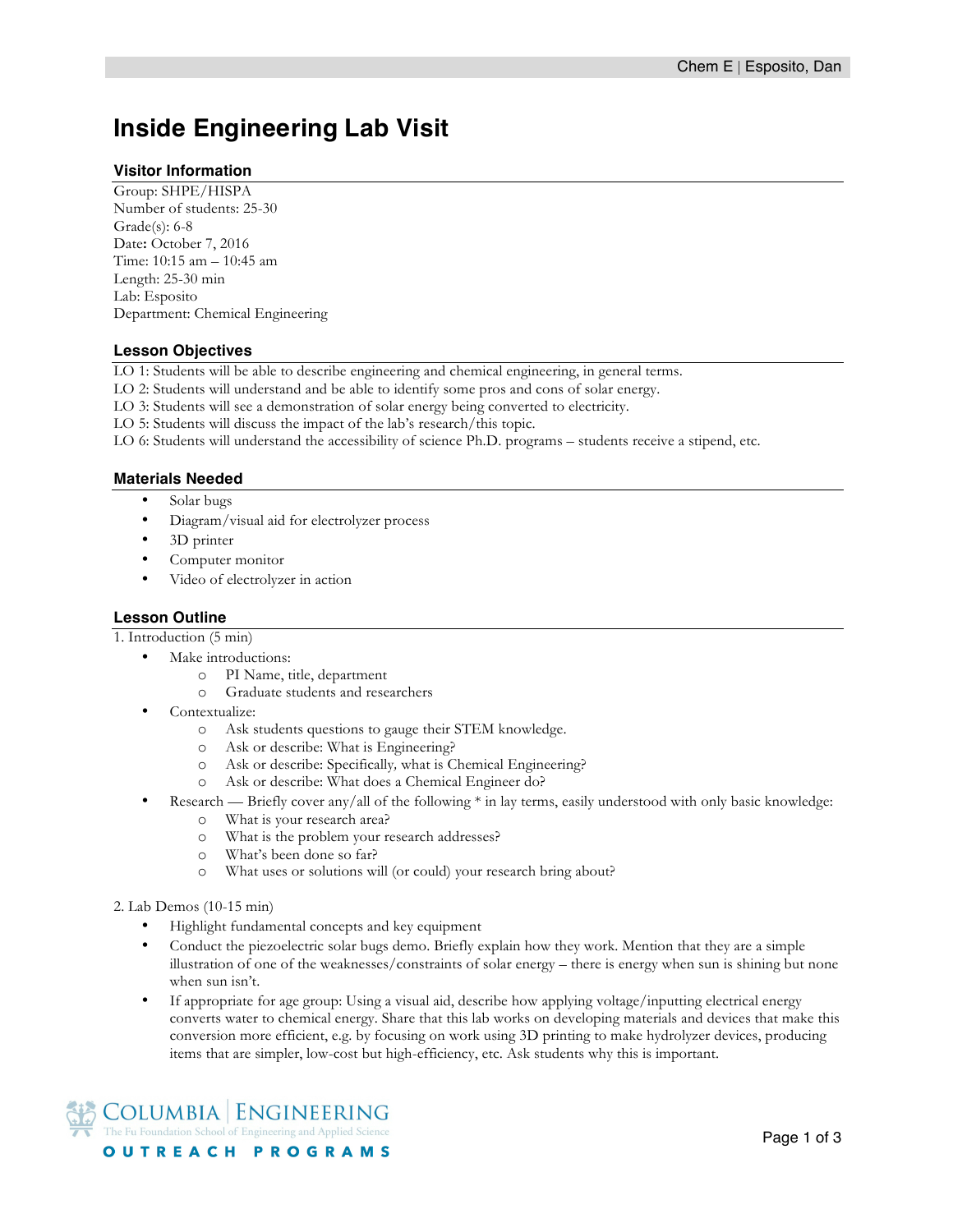- Demo using 3D printer. Describe how it works (analogy: it is a glorified hot glue gun).
- Visual to tie in to the chemistry: on the monitor, show a video of the electrolyzer. Point out how one side shows more bubbles and ask students why it is so.

3. Conclusion (5 min)

- Discuss percent of total energy from solar and how it is increasing because solar tech is becoming cheaper.
- Brainstorm some benefits and challenges of using solar. Try to tie in your work with the real world, why it's important, and why they should care about the topic.
- Discuss the intersectionality of engineering types and how teamwork and collaboration is key. E.g. talk about different types of engineering that went into making something like the 3D printer.
- Emphasize *accessibility* of science Ph.D. programs students will get paid a stipend.

4. General Tips

- Ask the audience a question early on to gauge their STEM knowledge
- Ask questions throughout to encourage engagement
- Ask for questions at the end
- Avoid jargon as much as possible; students will be more likely to participate and ask questions
- Emphasize big-picture ideas
- When praising, praise the thought process, not intelligence (promote a growth mindset). More info on growth mindset: https://www.youtube.com/watch?v=NWv1VdDeoRY